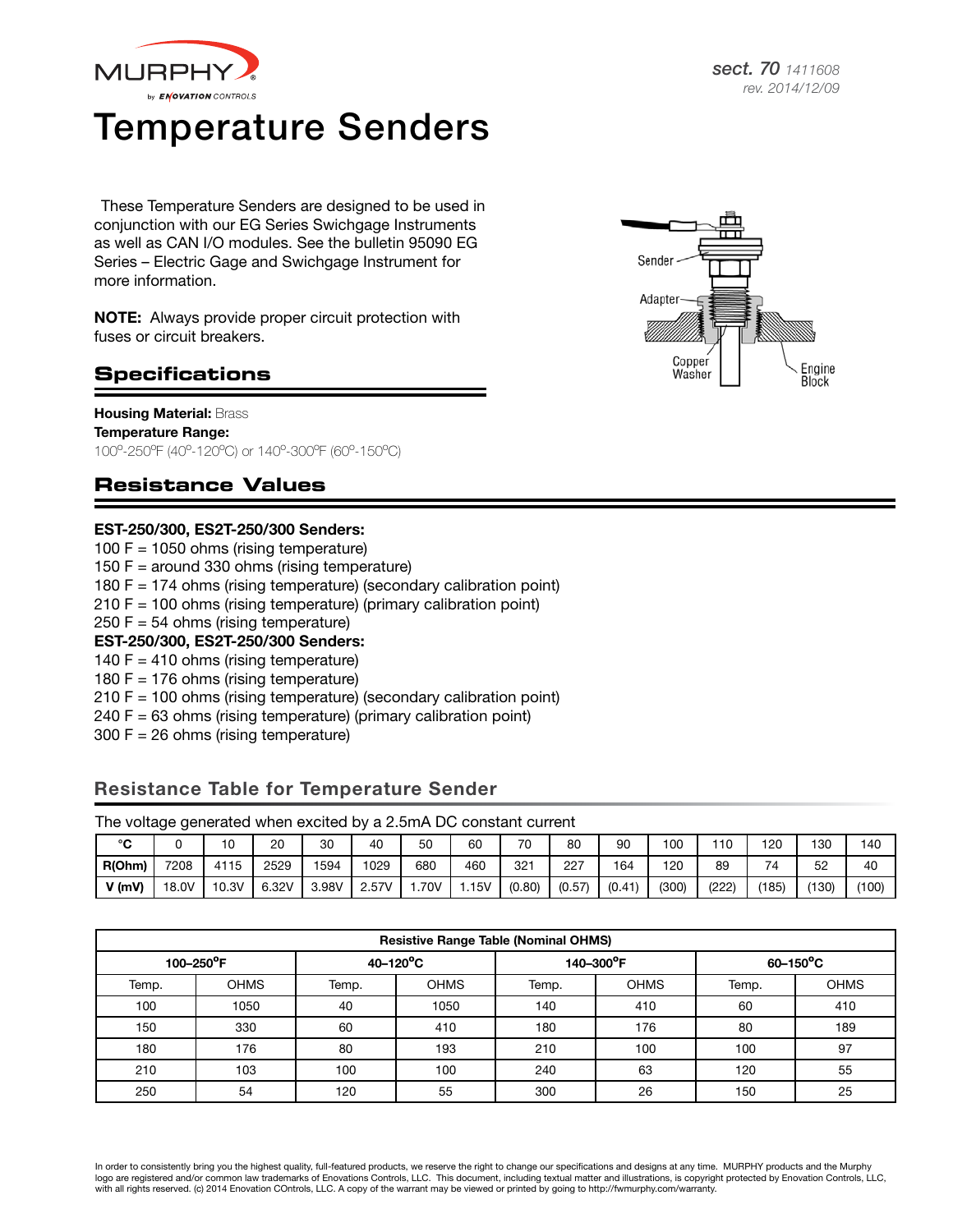## *EST Wiring*



*EST 250/300 1/2-14 NPT*



#### *EST 250/300 1/8-27 NPT*



## *EST 250/300-X 5/8-18 UNF*



#### *ES2TWiring*



## *ES2T 250/300 1/2-14 NPT*



# *ES2T 250/300 1/8-27 NPT*



## *ES2T 250/300-X 5/8-18 UNF*